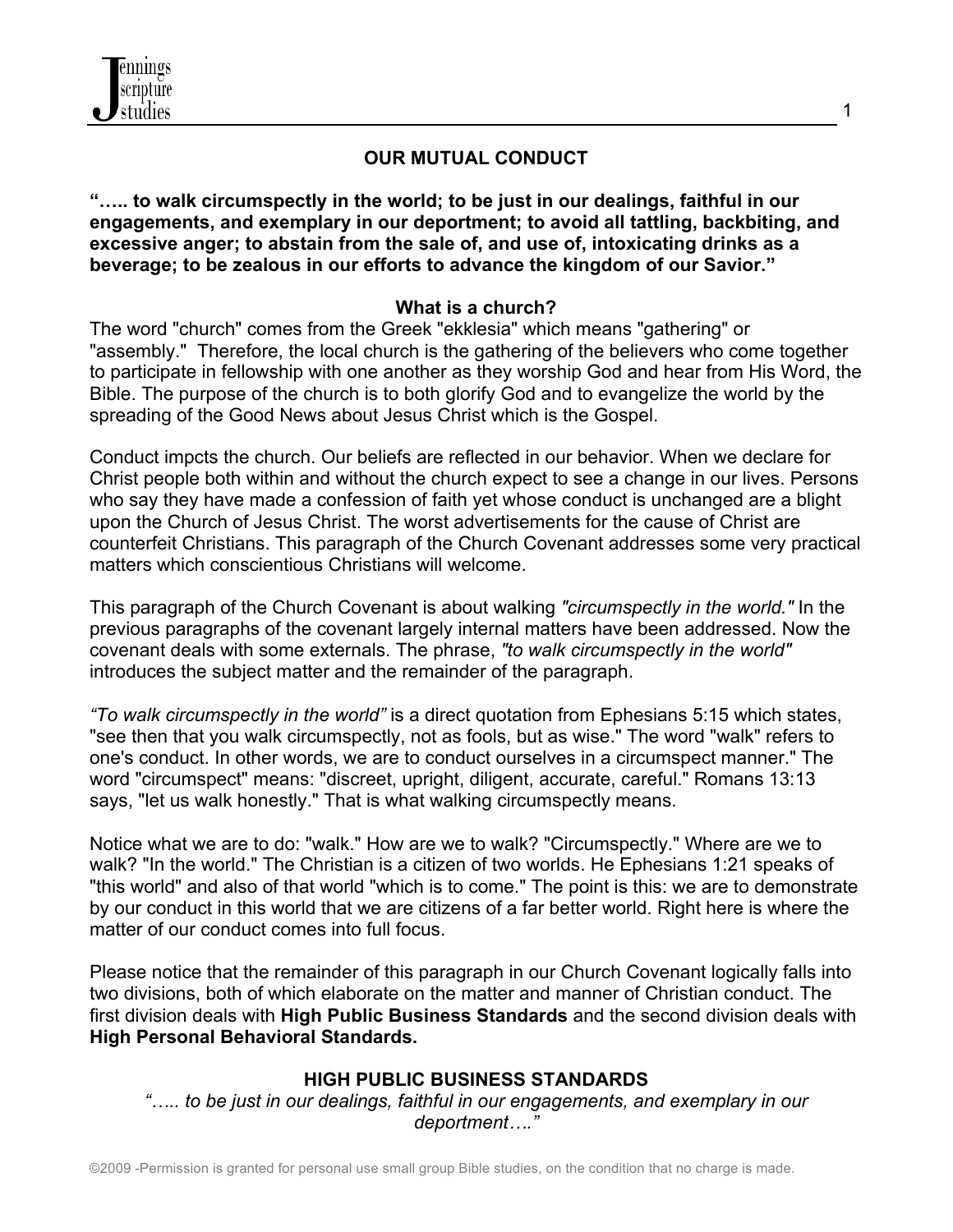

Christians ought to set holy standards of conduct both inside and outside the church. We should set a high standard in:

### **A. Our Dealings – "***just in our dealings"*

Justified people ought to be just in their dealings! We ought to be just in our dealings with:

1. The world because we represent Christ. "Provides angst honest in the sight of all men." (Romans 12:17)

2. Our fellow believers because of our relationship.

"As we have therefore opportunity, let us do good to all men, especially unto them who are of the household of faith." (Gal. 6:10)

3. God, because of our responsibility. "We must all stand before the judgment seat of Christ…." (2 Cor. 5:10)

In all of our appointments, obligations and dealings with others we must be above board, fair and honest because we are children of the most holy God!

### **B. Our Duties – "***faithful in our engagements"*

"Engagements" refers to our duties. Christians ought to be punctual, dependable, responsible and faithful in every area of their lives.

1. I Cor. 4:2 - "it is required in stewards that a man be found faithful."

2. Romans 12:11 – "Be not slothful in business (but be) fervent in spirit serving the Lord."

3. Proverbs 22:29 – "Do you see a man *who* excels in his work? He will stand before kings"

As a pastor of churches and a president of Christian educational institutions, I have had companies contact me and ask for names of Christians whom they could consider for employment because, they said, "We want employees who we can trust."

#### **C. Our Deportment –** "*exemplary in our deportment…."*

"Deportment" means ones conduct and behavior. Christians ought to be exemplary -- that is an example.

I Timothy 4:12 says, "Be an example of the believers, in word, in conduct, and love, in spirit, in faith, in purity."

The New Testament apostles light shined brightly in dark cultures because they were exemplary. Ephesus was notorious for its moral looseness; Corinth seethed with vice and Rome was riddled with perversions, yet in these cultures Christianity took root and grew not only because of the life-changing message preached but that changed the lives displayed by the messengers.

©2009 -Permission is granted for personal use small group Bible studies, on the condition that no charge is made. We live in a dark world -- vice, vileness and violence rule. However, when virtue is injected in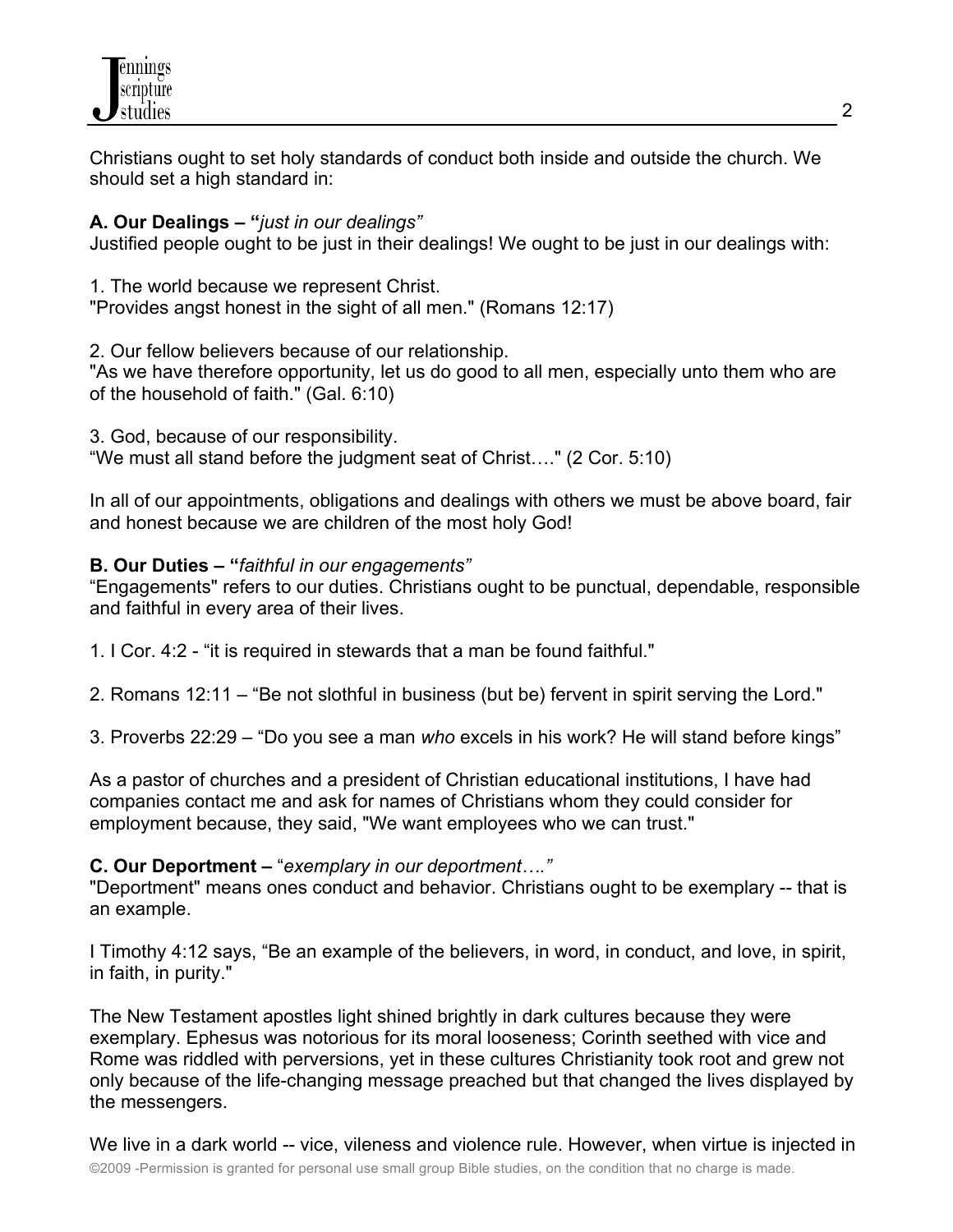

this type of setting, people take notice! We need a revival of holiness in our dealings duties and deportment!

## **HIGH PERSONAL BEHAVIORAL STANDARDS**

*"…. to avoid all tattling, backbiting, and excessive anger; to abstain from the sale of, and use of, intoxicating drinks as a beverage; to be zealous in our efforts to advance the kingdom of our Savior."*

While it is true that we "are not under law but under grace" (Romans 6:14), it is also true that we are not outlaws either! While "under grace" we are not to live disgracefully! That to which we pledge ourselves in the Church covenant is to be reflective not restrictive. We are to reflect that we are new creatures in Christ Jesus.

### **A. There Is The Matter Of The Tongue**. "*…. to avoid all tattling, backbiting…."*

The tongue, being in a wet place, is always in danger of slipping! We would all do well to pray with Job, "teach me and I will hold my tongue." (Job 6:24)

Remember, keep your words sweet -- you never know when you might have to eat them! Here is some mighty good advice given to us by an unknown writer:

> "if your lips would keep from slips, Five things observed with care: Of whom you speak, To whom you speak And how and when and where."

Someone else gives us this bit of advice:

"A wise old owl sat in an oak; The more he saw, the less he spoke; The less he spoke, the more he heard; Let's try to imitate that old bird!"

#### **B. There Is The Matter Of The Temper.** "….*and excessive anger…."*

"There are two kinds of anger, carnal and holy. An example of the former is found in Cain when he murdered his brother. There are various examples of the latter even in the life of Jesus: Our Lord's anger was not only not sinful, but it was holy indignation, a perfectly right state of heart.

Anger is not evil *per se*. If anger were in itself sinful, how could God Himself be angry? How could He, who was separate from sin and sinners, have looked round upon men with anger? (Mark 3:5) The only time it is not a sin to get angry is when one gets angry at sin!

Matthew Henry commented: ""If ye have a just occasion to be angry at any, time, see that it be without sin: and therefore take heed of excess in your anger. If we would be angry, and sin not, we must be angry at nothing but sin: and we, should be more jealous for the glory of God than for any interest or reputation of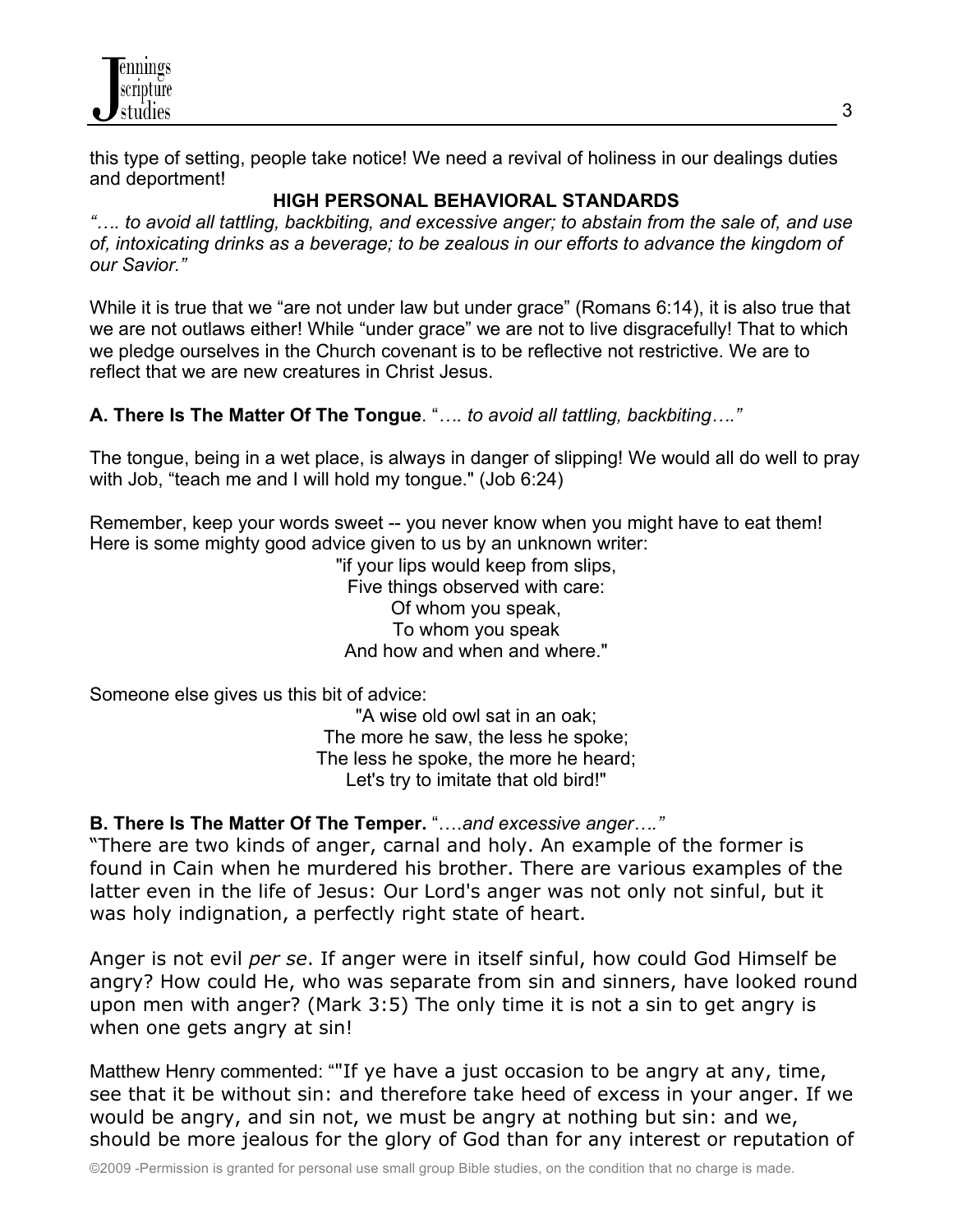our own. One great and common sin in anger is to suffer it to burn into wrath, and then to let it rest. Though anger in itself is not sinful, yet there is the utmost danger of its becoming so, if it be not carefully watched, and speedily suppressed" (comment on Eph. 4:26).

Proverbs 16:32 – "*He who is* slow to anger *is* better than the mighty, and he who rules his spirit than he who takes a city."

Ephesians 4:26, 27 – "*Be angry, and do not sin"*: do not let the sun go down on your wrath, nor give place to the devil." In other words, "Simmer down before sunset!

A lady confessed to Evangelist Billy Sunday saying, "Yes, I have a bad temper but it is always over in a minute." To which Billy Sunday replied, "So is a shotgun blast, but look at the damage it can do in only a split second!" Temper makes a person speak their mind when they should be minding their speech!

**C. There Is The Matter of Thirst. "….***to abstain from the sale of, and use of, intoxicating drinks as a beverage…."*

(Revised wording in some churches: **"**To abstain from all forms of activity which dishonor our Lord Jesus Christ, cause stumbling to a fellow believer or hinder the winning of a soul to Christ; to be zealous in our efforts to advance the cause of Christ, our Savior; and to give Him preeminence in all things.")

Think soberly and scripturally about 3 reasons why a Christian should not be a social drinker of alcohol:

1. Because of the Christian's Temple.

"Do you not know that your body is the temple of the Holy Spirit *who is* in you, whom you have from God, and you are not your own? For you were bought at a price; therefore glorify God in your body<sup>[c]</sup> and in your spirit, which are God's." (I Cor. 6:19, 20)

Alcoholic beverages, among other things that one can take into the body, can degrade and degenerate the human body. Social drinking is the cause of one of the greatest health problems in the world today. Drinking alcohol disposes the drinker to heart disease, cirrhosis of the liver and emotional damages.

Proverbs 29:29-32 is the best warning that I can give:

"Who has woe? Who has sorrow? Who has contentions? Who has complaints? Who has wounds without cause? Who has redness of eyes? Those who linger long at the wine, Those who go in search of mixed wine.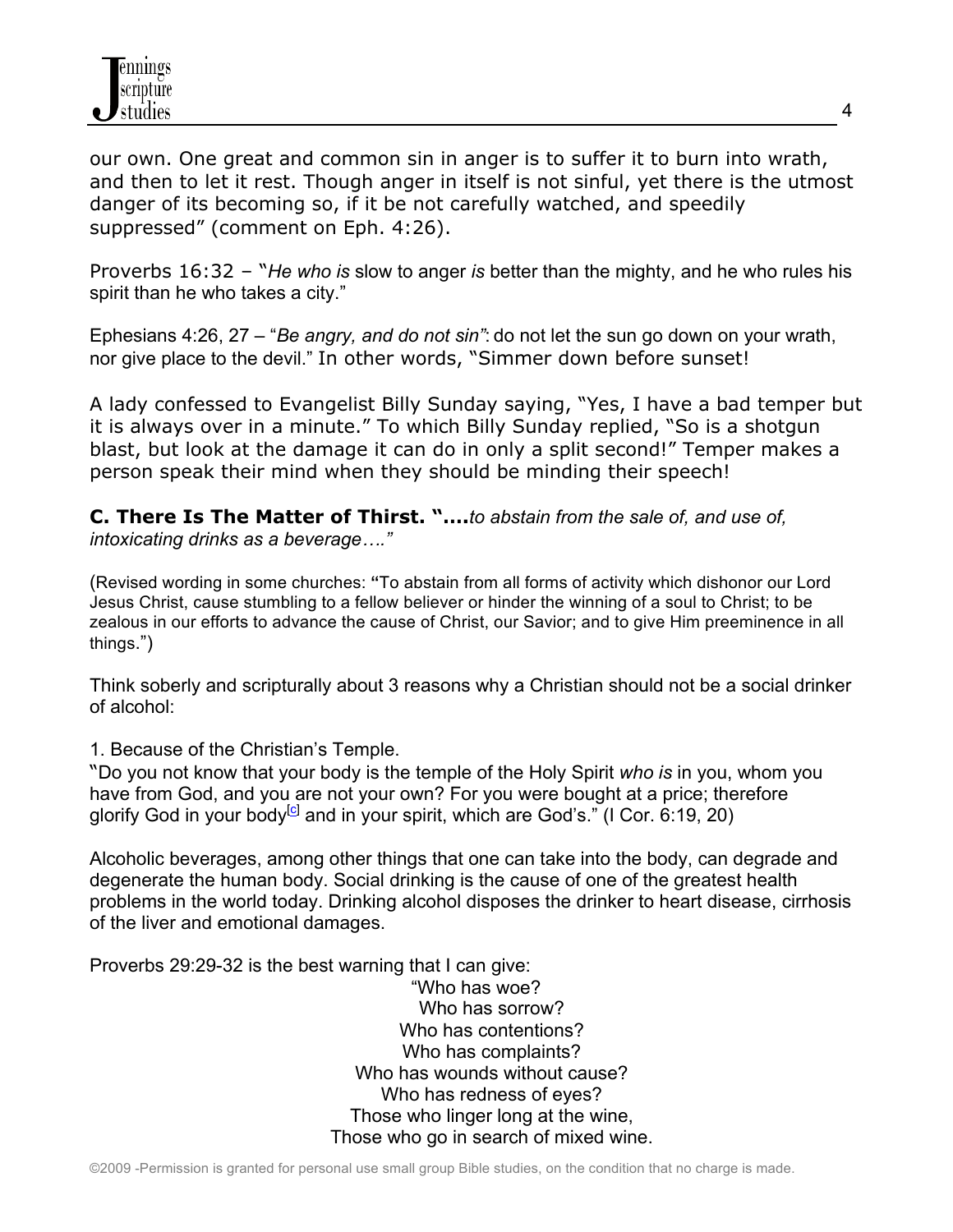Do not look on the wine when it is red, When it sparkles in the cup, *When* it swirls around smoothly; At the last it bites like a serpent, And stings like a viper."

### 2. Because of The Christian's Treasure.

According to the National Institute on Alcohol Abuse and Alcoholism (NIAAA), they report that alcohol consumption in America alone costs from \$75 billion to \$100 billion per year. How much of that is money Christians spend on alcohol is not known. Believers are to spend their money wisely and in a manner that will bring eternal rewards, not regrets.

#### 3. Because of The Christian's Testimony.

Paul wrote, "Abstain from all appearances of evil." (I Thess. 5:22) A proper Christian testimony demands total abstinence from social drinking. Even serving alcohol is not consistent with a true Christian testimony. The Bible condemns the server as well as the sipper - "Woe to him who gives drink to his neighbor…." (Hab. 2:15) Holiness and highballs are not harmonious!

More than 400 years ago the great reformer John Calvin voiced concern about Christian living before a watching world. He wrote, "Everything bad the ungodly can seize hold of in our life is twisted maliciously against Christ and his teachings. The result is that by our full God's sacred name is exposed to insult." (Calvin's New Testament Commentaries, vol.10)

Jerry Bridges writes, "Our work, our play, our driving, our shopping should all be done with a view that not only will and believers have nothing bad to say, but on the contrary, they will be attracted to the gospel that they see at work in our lives." (The Discipline of Grace, Navpress)

Notice the last phrase of the paragraph that we have been examining: *"to be zealous in our efforts to advance the kingdom of our Savior."* If the Christian's standard of behavior is what it ought to be, unbelievers will be attracted to Christ and His church and thereby His cause will be advanced in the world.

#### **Conclusion**

Five times in the book of Leviticus God says to His people, "Be holy as I am holy." This command is echoed in the New Testament also. I Peter 1:15 says, "As He who called you is holy, you also be holy in all your conduct, because it is written, "Be holy, for I am holy."

The Christian's conduct reflects negatively or positively upon the church of the Lord Jesus. The greatest hindrance to the progress of the church is not outside the church but inside the church – those who profess faith in Christ but live fleshly lives. One enemy inside the camp is more damaging than one-hundred outside the camp.

**Illustration:** The story is told of a soldier in the army of Alexander the Great who was brought before the Great Conqueror for a crime he had committed. The Emperor listened to the charges and the evidence against the soldier and then turned to him and asked, "What is your name?"